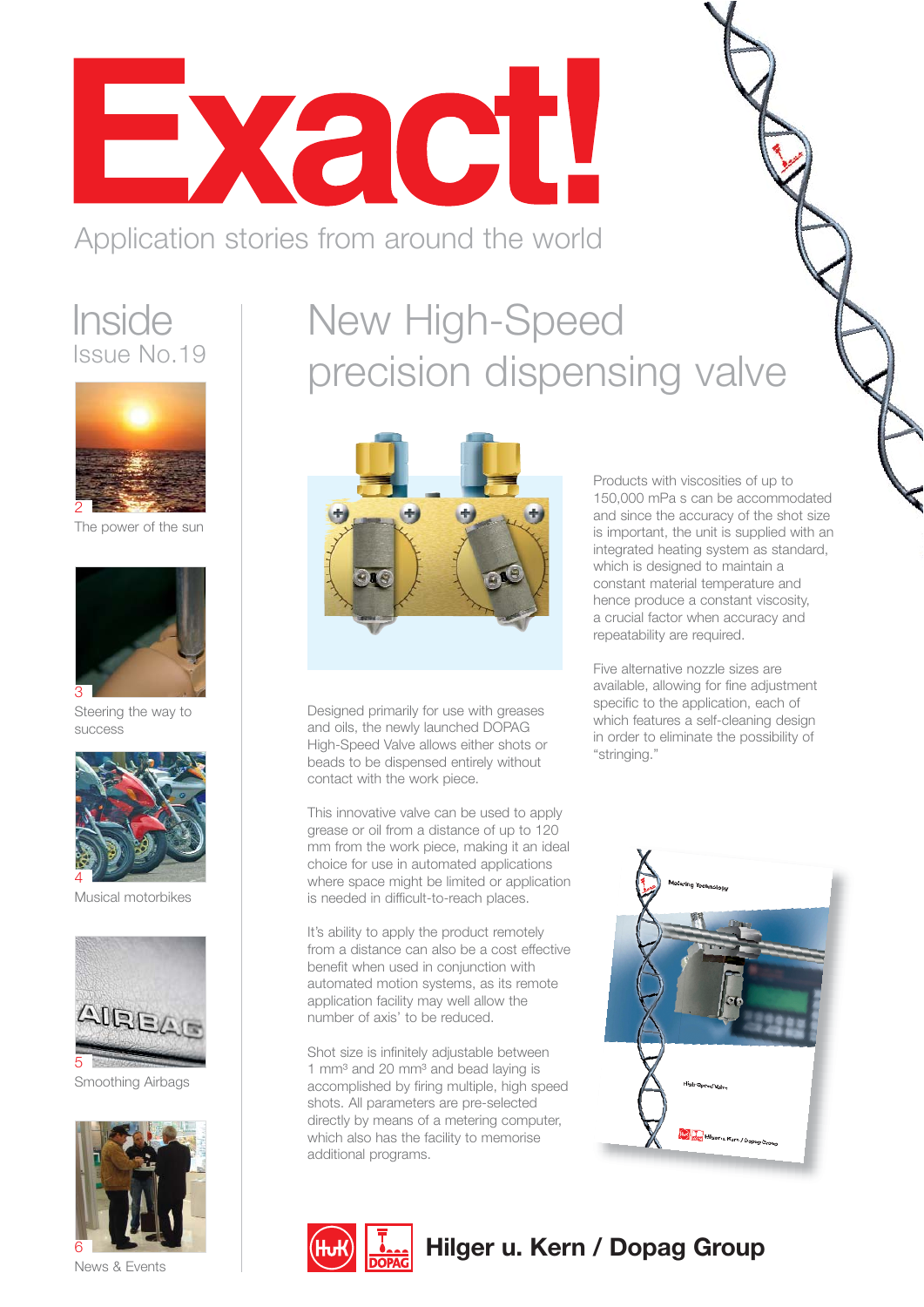

## **Towards** the sun

DOPAG silicone dispensing system helps Austrian solar module

The amount of energy radiated by the sun onto the earth in just three hours is the same as that used by the population of the world in a whole year.

So says Martin Winkler, Managing Director of the company Winkler Solar, who know a thing or two about solar energy and of giving their customers the opportunity to make active use of the sun's energy.

Based in the town of Feldkirch in Austria, adjacent to the Principality of Liechtenstein, Winkler Solar were pioneers in solar energy systems having been active in the industry since 1992. Until now they have

specialised in the production of high quality customised solar solutions, especially wide area collectors, where their VarioSol A-antireflex models are reputed to be the most efficient wide-area collectors on the market.

Now, Winkler have decided to enter the mainstream market with standard size solar modules, using new technologies that offer lightweight, high efficiency units that produce greater outputs from smaller module sizes.

They plan to produce 11,000 modules a year of these new products in their modern production facility, equivalent to 30,000 square metres.

One stage of the new production process involves laying a bead of silicone very precisely onto alu minium panels. The bead must be 2.5 mm in diameter and must be applied in no more that 5 seconds.

Winkler chose a single component silicone for this purpose that has a viscosity of 250,000 mPa s, and following a search for suitable equipment to apply the silicone decided on the basis of quality and value for money to purchase the system from DOPAG.

DOPAG Sales Agent Swantje Mahn-Maugsch supported by Area Sales Manager Patrick Marbacher proposed the use of a DOPAG P80 drum pump system to unload the silicone from the shipping container and feed via a material pressure regulator to a gear pump system

where it is metered at the appropriate flow rate to produce the correct size beads.

Twin DOPAG membrane dispensing valves are mounted onto a linear slide mechanism in order to produce the beads. The valves are fitted with a sensor on either side so that they can detect the presence of a panel when in motion and open and close automatically as required, regardless of the length of the panel being processed.

This was a mutually satisfying project that required the use of high quality DOPAG equipment to help produce high quality products.



One of the two membrane dispensing valves, fitted with sensors on either side to detect the presence of the panel

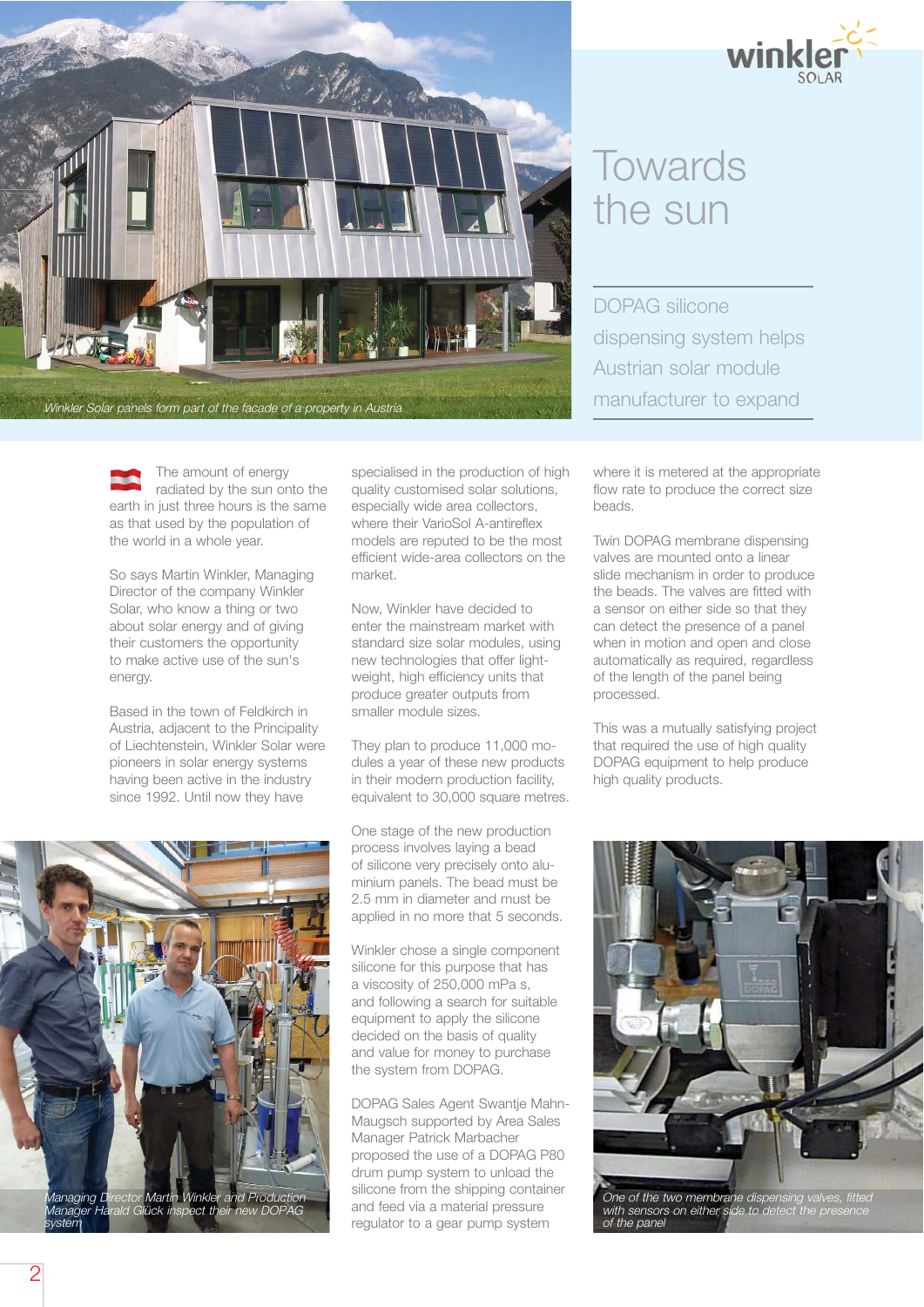#### **Steering** in the right direction



DOPAG micromix S helps to improve productivity in steering wheel production



TRW Automotive ranks among the world's leading automotive suppliers, operating in 27 countries and employing approximately 66,000 people worldwide.

One of the nineteen TRW Automotive plants located in Germany is in the town of St. Leon-Rot near Heidelberg, where up to 6 million airbag systems are produced annually.

TRW develop and produce both active and passive safety systems and whereas such systems as ABS braking and electrically powered steering are classed as active safety systems, airbag systems fall within the definition of passive safety systems.

Airbag development has progressed rapidly since first introduced, so that now there are airbags for not only the driver of the vehicle, but also for the front seat passenger with protection for the head, side and knees.During the production process at the St. Leon Rot plant, driver airbags are integrated into



steering wheels. Following insertion of the airbag, a DOPAG micromix S is used to meter, mix and apply two-component polyurethane adhesive to a number of positions on the steering wheel to facilitate the bonding of snap fasteners to the cover of the steering wheel.

The adhesive is pasty in nature and requires a DOPAG P30 ram mounted drum pump to feed each of the components to the micromix S system, where it is proportioned at a ratio of 100:100.

Firstly, the steering wheels are manually loaded into fixtures. The airbags are then assembled into the steering wheel, after which eight shots of mixed adhesive are automatically dispensed onto the steering wheel by a 3-axis robot. It is then possible for the covers to be assembled.

The process is then complete if subsequent tests on the electronic components of the steering wheels are positive. Within a period of 30 minutes, the reactive adhesive has cured.

Installation of the new system has provided tangible benefits for TRW, as explained by Project Manager Adnan Aydin: "The new automated dispensing system has speeded up this part of the production process, which in turn has eliminated the inevitable waiting periods that we previously encountered, resulting in far more efficient and cost effective production."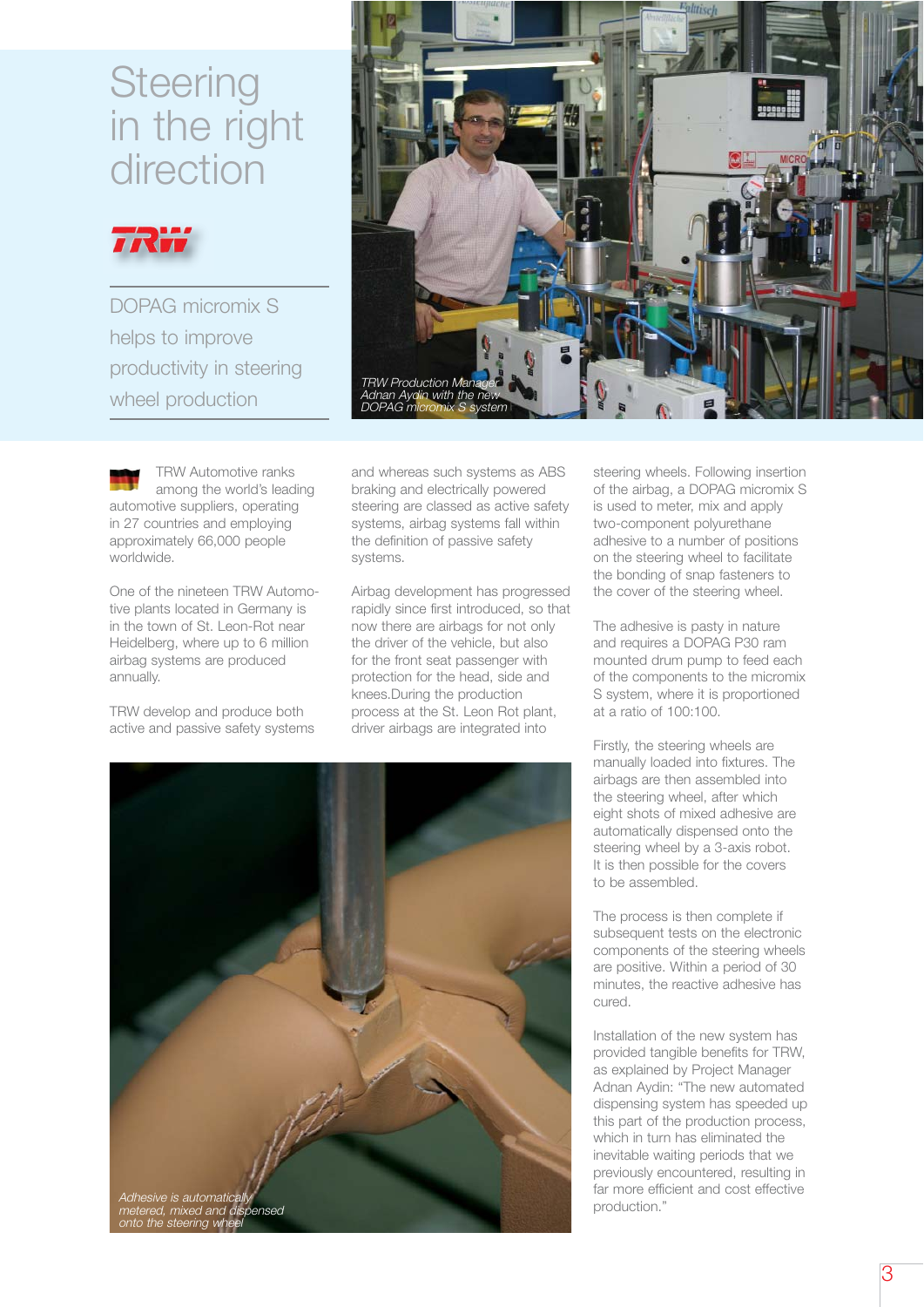## **Musical** motorbikes

#### **Pi SHURLOK**"

Harsh environment demands quality encapsulation of infotainment systems



An advanced infotainment module

Many of us who make regular use of a car to travel from place to place enjoy listening to music or our favourite radio programmes whilst on the move. Sophisticated in-car entertainment is something we take for granted and yet I wonder how many of us have ever considered the concept of motorcyclists enjoying the same experience.

It seems extraordinary, but such is the level of current technology that advanced radio "infotainment" modules are now available as an OEM option to fit a major European manufacturer's range of high-end motorcycles.

Pi Shurlok, based in Pietermaritzburg, South Africa, was subcontracted by a leading media electronics company to design and manufacture such a unit, the final specification of which called for an AM/dual-FM RDS tuner with traffic message channel (TMC), mp3 music playback from USB memory stick and iPod connectivity.

The specification also included the option to easily upgrade the design to include a satellite tuner. The audio output section had to connect to multiple Bluetooth enabled cycle helmets and include a Class-D amplifier for direct drive to speakers.

All the detailed electronics, software and mechanical designs were to be created by Pi Shurlok engineers and in the exposed environment of a motorcycle, special care needed

to be taken to protect the equipment against the elements by encapsulating the electronics.

A Dow Corning 100:100 mix ratio two-part flexible silicone elastomer was selected as the encapsulant most perfectly suited for the protection of electronic devices and components such as these.

Formulated particularly for use in harsh environments such as those with high humidity and exposure to moisture, this product is also intended for use in applications that require quarding against mechanical shock and vibrations.

A DOPAG eldomix 101 gear pump driven two-component system supplied by South Africa distributor, Resin Processing Solutions (RPS), is employed to meter, mix and dispense the silicone into the modules.

Explained RPS Managing Director Andre Schlenk, "We had previously supplied Pi Shurlok with a DOPAG dosomat system to dispense this elastomer, and later on with an eldomix 101, both of which have performed in an exemplary fashion, so it was not a difficult decision for them to specify DOPAG again for this application."

The eldomix 101 monitors and controls both the shot size and the mixing ratio, as well as all other parameters such as over and under pressure conditions for each of the pressure feed containers via the touch screen PLC controller.

The result has been that Pi Shurlok delivered fully certified products in time for the motorcycle manufacturer's motorcycle product launch.

The success of this project has led to Pi Shurlok being re-engaged to work on the next generation product that will include a full implementation of the satellite tuner capability that was allowed for in the current design.



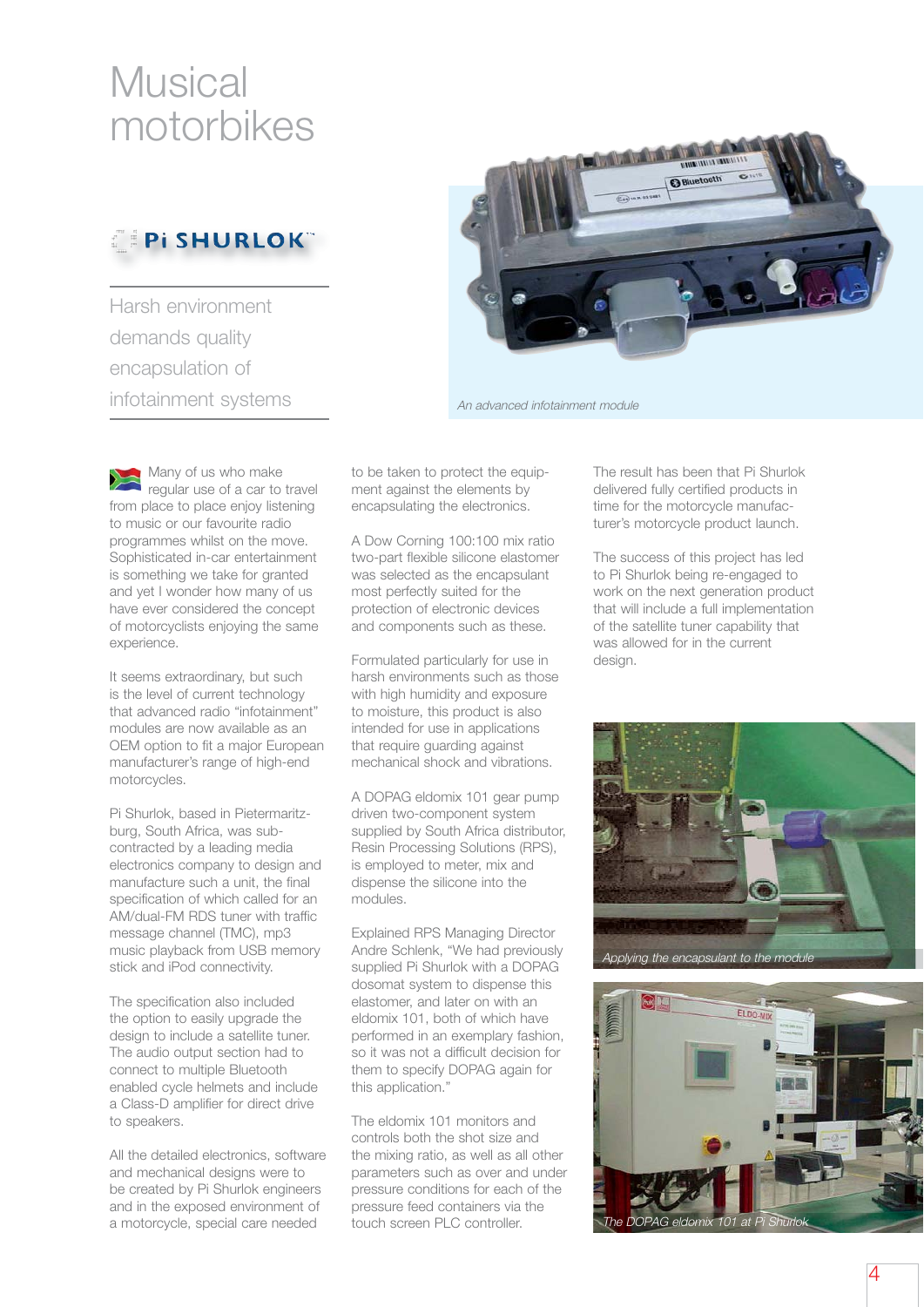

With over one million people killed every year globally in traffic accidents, there is a compelling need for improved automotive safety.

Autoliv are a worldwide leader in automotive safety and a pioneer of both seatbelts and airbags whose customers include all of the leading automobile manufacturers in the world. The company lists the invention of side-impact airbags for chest protection and Inflatable Curtain (IC) airbags for head protection, as just two of their contributions to automotive safety.

The company services their customers from 80 facilities, test their cars and products at 21 crash test tracks in 11 countries, and employ over 37,000 people.

Component production is concen trated in relatively few locations, while assembly plants are located close to their customers. Final products are typically delivered "just-in-time", sometimes several times a day, to the vehicle manufacturer's plants.

One of Autoliv's production plants in the UK is located in Congleton, where the airbag fabric is woven and coated before shipping to the assembly plants.

Following the weaving process, the fabric web has a thin, impermeable, plural component silicone coating applied in order to make it gas tight. (See Exact!18 for full story.)

However, this coating leaves a relatively "sticky" surface finish to the fabric, which could compromise the inflation time during deployment of the airbag, which is designed to be up to six times faster than the time it takes to blink an eye.

To overcome this potential problem, Autoliv apply a further coating to the fabric web to render the surface less sticky. This coating, which needs to be applied to the fabric at a rate of 10 grams per square metre, is also a plural component silicone product and is proportioned, mixed and dispensed using a DOPAG variomix 2A system.

The two components are fed to the variomix system separately, using transfer pumps. The base component carries a high percentage of solids, so needs to be constantly agitated in the drum.

The variomix system stores the two components in 45 litre size pressure feed containers before proportioning and feeding them at a ratio of 100:10 by weight to the production line, where they are homogeneously mixed and dispensed on demand, by a DOPAG 2K valve.

The mixing ratio is constantly monitored and verified by means of flow meters.

When cured, the coating provides the smooth surface to the fabric that is required to ensure troublefree operation if and when airbag inflation is needed.

## Smoothing the way



DOPAG variomix system ensures trouble-free deployment of airbags



Mixing and dispensing the silicone coating onto the fabric web



The DOPAG variomix 2A metering station